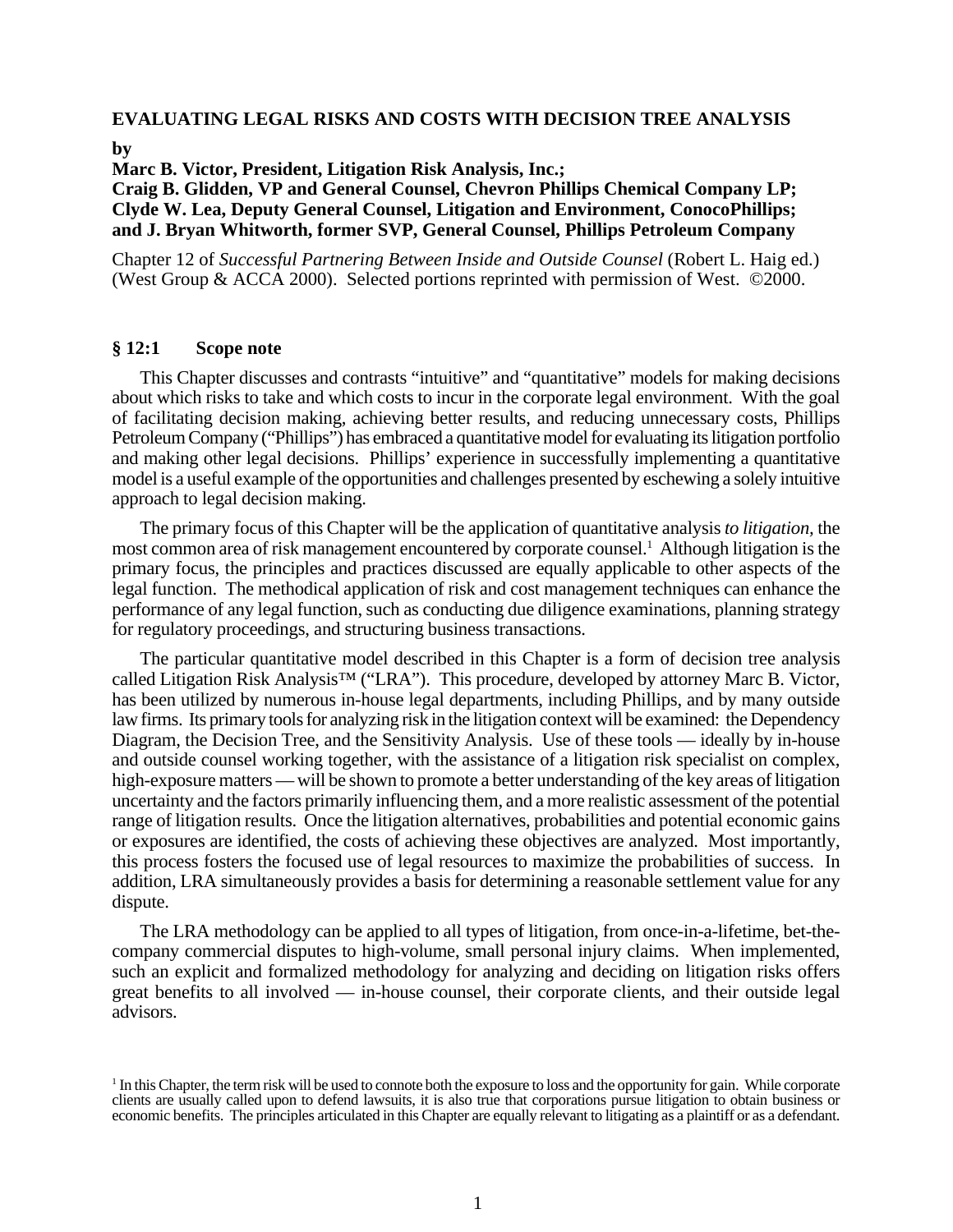# **§ 12:16 Analysis of risk, cost and value2**

As has been noted in Section 12:3, *supra*, performing a comprehensive risk analysis usually serves several purposes: in addition to providing a quantitative analysis of the risks inherent in pursuing a given legal strategy, it imposes a valuable rigor on the attorney's identification of the important issues and forces a thorough understanding of their significance. To illustrate, consider the following problem:

Two years ago, your company, Eagle Oil Incorporated, executed a Marketing Agreement with Sparrow Corporation whereby Eagle would encourage and support installation of Sparrow's aviation system at Eagle's customers (and at businesses not yet served by either), while Sparrow would provide its system to businesses that used Eagle fuel. Sparrow has recently filed a complaint against Eagle, alleging breach of contract, as well as detrimental reliance, and fraudulent and negligent misrepresentation.

Specifically, Sparrow now claims that Eagle breached the provision of the Agreement obligating Eagle to "use its best efforts to implement the installation of Sparrow's product with customers of Eagle and others ...." Sparrow also claims that Eagle induced execution of the Marketing Agreement on the basis of deliberate and false representations regarding Eagle's commitment of personnel and money to the undertaking and regarding its ability to deliver business to Sparrow. Sparrow further alleges that, even independently of any contract rights, it detrimentally relied on the promises made by Eagle and invested substantial amounts of money, time and other resources.

Sparrow is seeking damages of \$20 million — \$2 million for the capital investments it made in reliance on Eagle's promises, \$8 million for the present value of its lost profits, and \$10 million in punitive damages.

Eagle denies Sparrow's allegations in their entirety. Furthermore, your business people have told you that the reasons why Sparrow has incurred losses on its product are because it was overpriced and because of technical problems that Sparrow was slow to solve.

<sup>2</sup> For an in-depth treatment of decision tree analysis, see Clemen, Robert T., Making Hard Decisions: An Introduction to Decision Analysis (Wadsworth Publishing Co. 1996); Marshall, Kneale T. and Oliver, Robert M., Decision Making and Forecasting (McGraw-Hill 1995); Raiffa, Howard, Decision Analysis: Introductory Lectures on Choices Under Uncertainty (McGraw-Hill 1968); Skinner, David C., Introduction to Decision Analysis: Beginning Coursebook (Probabilistic Publishing 1999).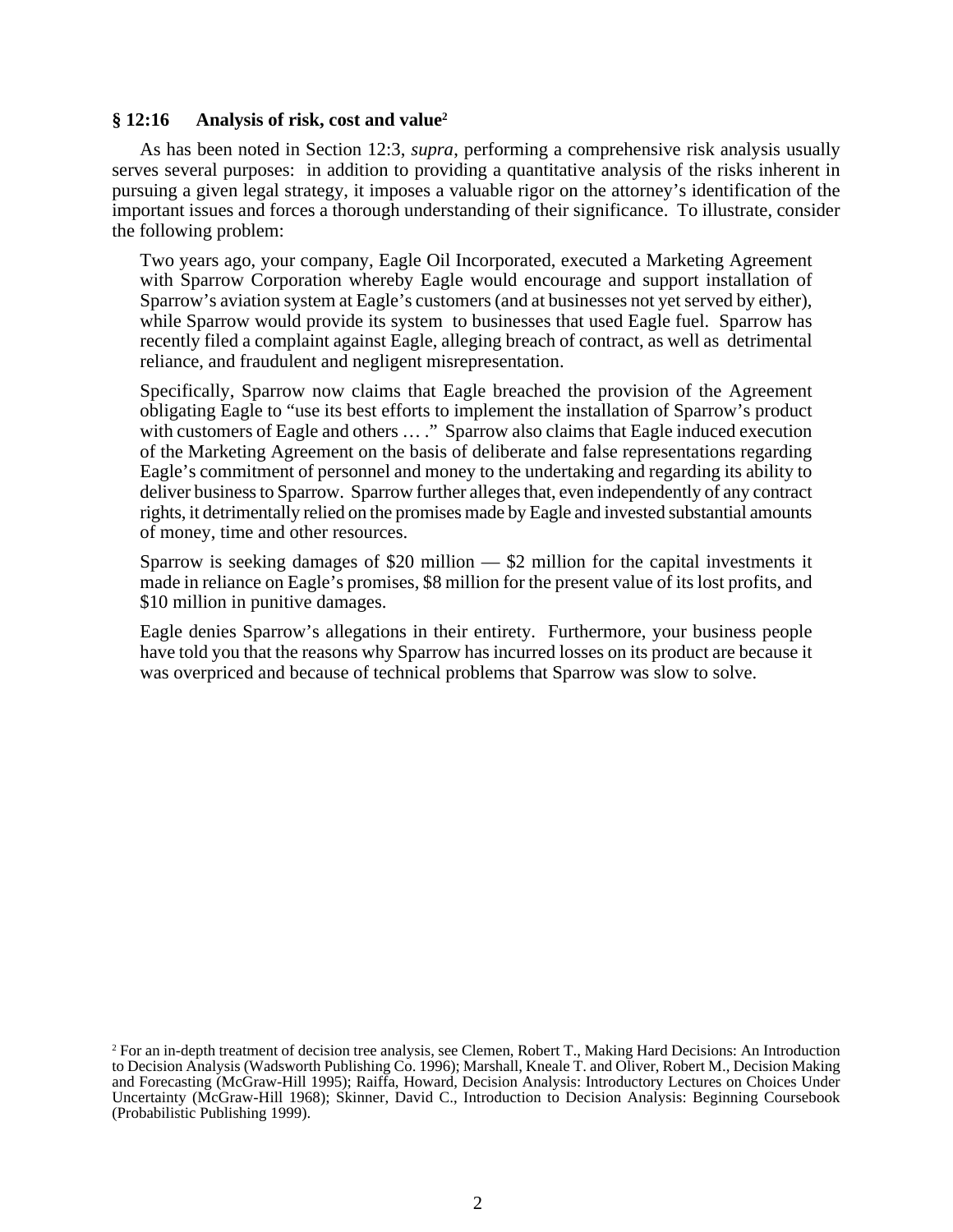# **§ 12:17 — Dependency diagrams**

The first step in performing a good risk analysis of litigation is to identify the uncertainties that will affect the amount of money<sup>3</sup> your client will be ordered to pay (if defendant) or will be awarded (if plaintiff), and to explore their interrelationships using a *dependency diagram*. A dependency diagram (such as the partial one in Figure 1), therefore, consists of two parts: (1) a description of the uncertainties counsel feels the judge and/or jury will consider (the questions in the bubbles) and (2) a statement of how each uncertainty impacts the chances of liability or the amount the client will pay or receive (the comments on the arrows).



FIGURE 1. PARTIAL DEPENDENCY DIAGRAM — Analysis of a Single Claim —

At the outset of Section 12:16, *supra,* it was stated that the exercise of performing a risk analysis "imposes a valuable rigor on the attorney's identification of the important issues and forces a thorough understanding of their significance." This occurs as a result of the two basic rules for constructing a good dependency diagram:

*Rule I* — Concerning the uncertainties in the bubbles: Write each as a long, unambiguous question, framed the way you think the trier would. In other words, avoid using only one- or two-word legalese such as "breach" and "proximate cause."

<sup>&</sup>lt;sup>3</sup> This discussion focuses on litigation in which the sole consequence is the potential exchange of money between the parties. Of course, in some cases the primary or sole consequence of concern is the possibility of injunctive relief, while in others it is the possible precedential effect on existing or likely additional lawsuits. Although these consequences may be difficult to value in dollar terms — and may require the identification and eventual quantification of additional uncertainties such as "How much will my market share change if I must redesign my product?" or "How many more lawsuits will I get if I lose this one? If I settle this one?" — litigation that raises such issues can and should also be subjected to a rigorous risk analysis such as described throughout this Chapter.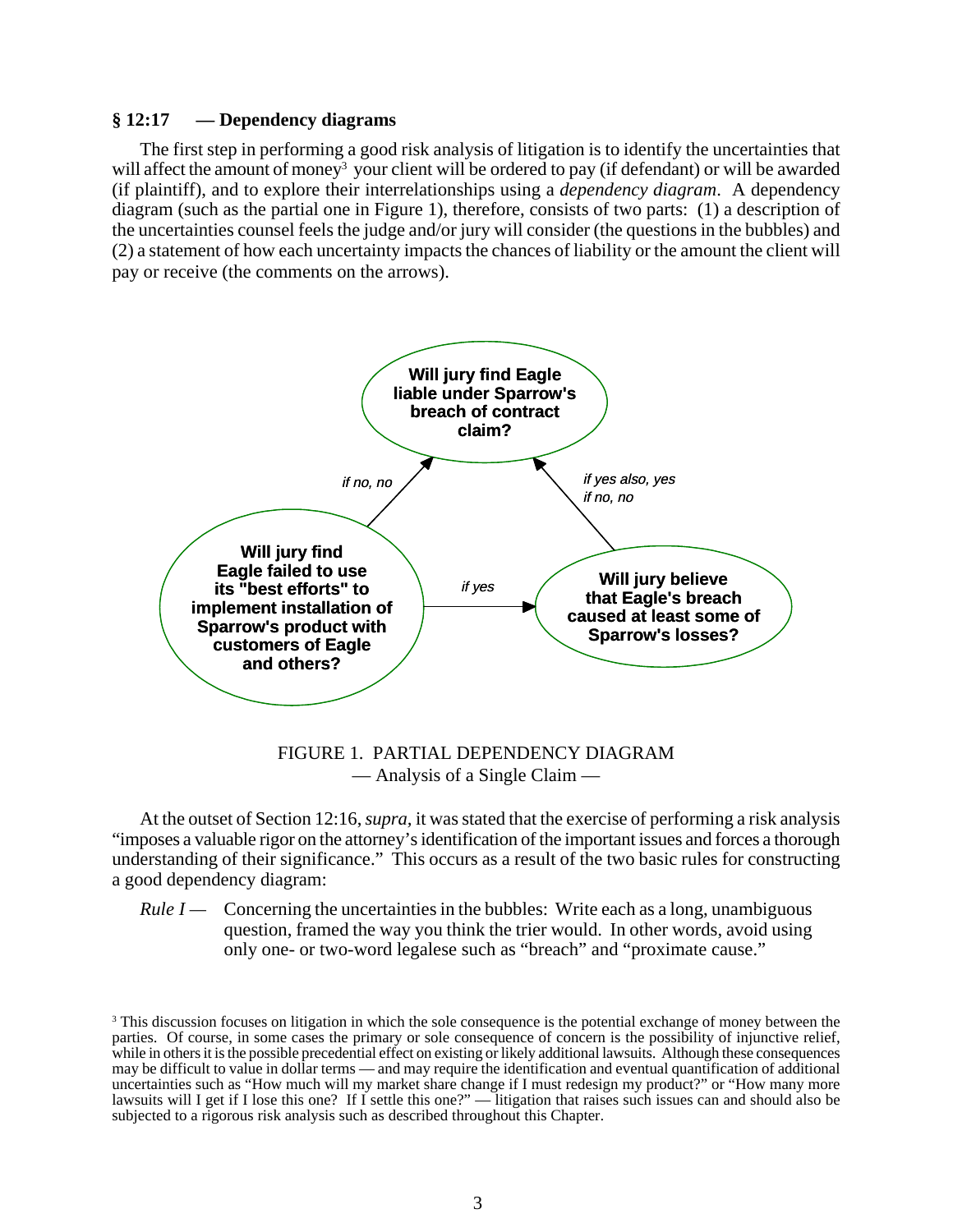*Rule II* — Concerning the arrows and their associated comments: For each uncertainty, be sure to identify what the consequences are of both a favorable and an unfavorable result. In other words, indicate what other issues are impacted, and in what way.

In cases with multiple claims, it is especially important to try to construct a complete dependency diagram. In Figure 2, for example, which issues should be interconnected and how should each arrow be labeled? If the jury thinks Eagle *did* breach the contract, is it important to analyze the other two claims? And if the jury does *not* think Eagle breached the contract, could the jury nonetheless find detrimental reliance or fraudulent misrepresentation? What if the jury does not think Eagle fraudulently misrepresented something material to induce execution of the contract, could the jury still find Eagle liable for detrimental reliance? And even if the jury *technically could*, do you think it *would* — in other words, if Sparrow's facts and witnesses did not persuade the jury to find fraudulent misrepresentation, do you think the same facts and witnesses would persuade the same jury to find detrimental reliance? If not, are there any *other* facts you could imagine Sparrow pointing to on the latter claim that it would not have used on the former one? As shown in Section 12:18, *infra*, if the legal reasoning that is implied by the arrows and comments is flawed, so will be the decision tree, and thus, so will be the quantitative results.



FIGURE 2. INCOMPLETE DEPENDENCY DIAGRAM — Analysis of Multiple Claims (Missing Arrows and Comments) —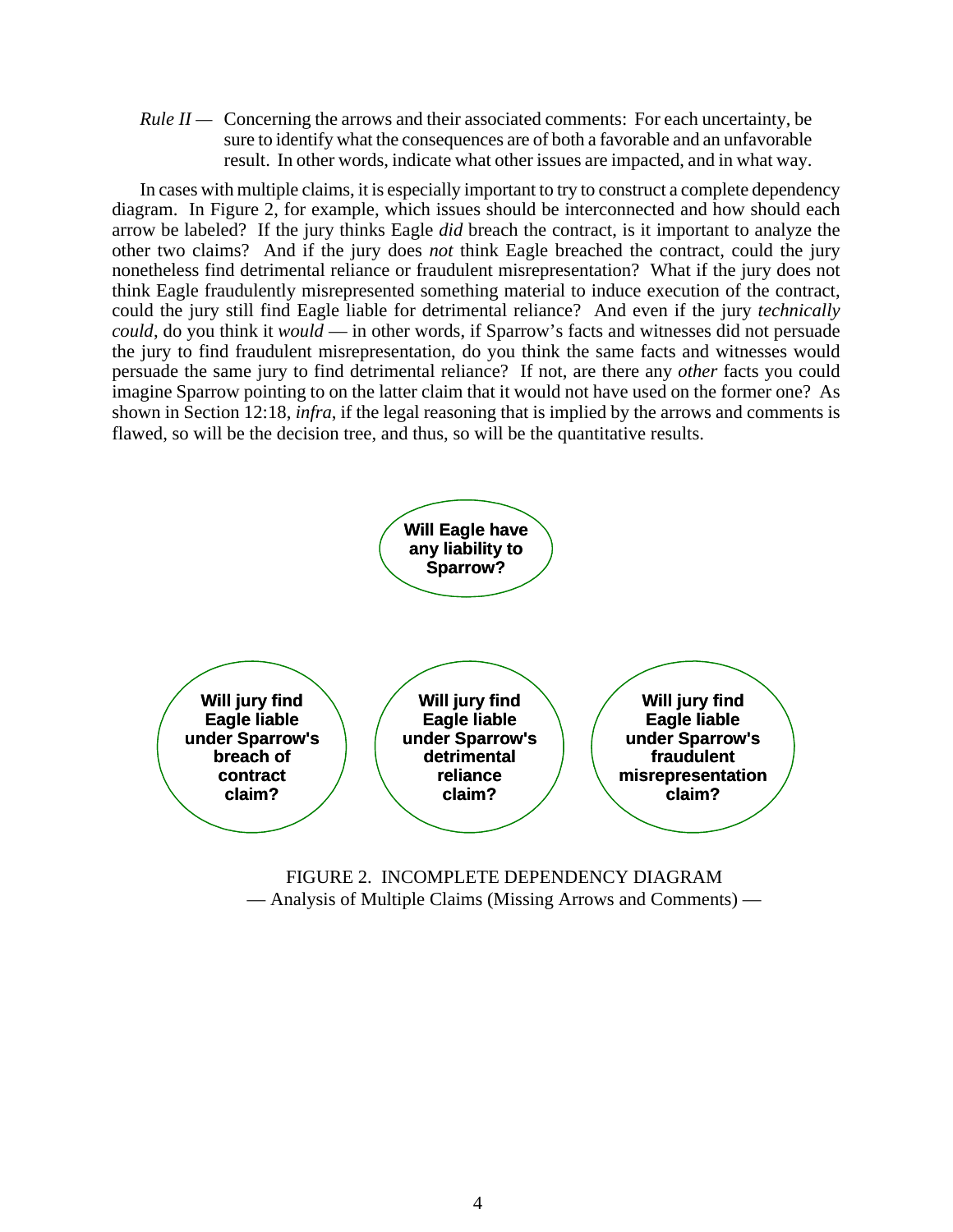A thorough dependency diagram will also show the key damage uncertainties, and specify how different liability claims either allow for or preclude the award of different types of damages as a matter of law. For example, the *Sparrow v. Eagle* dependency diagram might indicate that punitive damages could be awarded under the fraudulent misrepresentation claim but not, in this jurisdiction, under the breach of contract or detrimental reliance claims. Legal uncertainties can and should also be included on the diagram. For example, if it is uncertain whether the trial judge or appellate court will allow for a type of damages (*e.g.*, lost profits) to be awarded under a particular liability claim (*e.g.*, detrimental reliance), the diagram should include a bubble reflecting that uncertainty as well as the jury uncertainty of "how much," as illustrated in Figure 3. (Note that Figure 3 has been constructed as if Sparrow's *only* claim was for liability arising out of detrimental reliance.)



FIGURE 3. PARTIAL DEPENDENCY DIAGRAM — Damage Analysis of a Single Claim —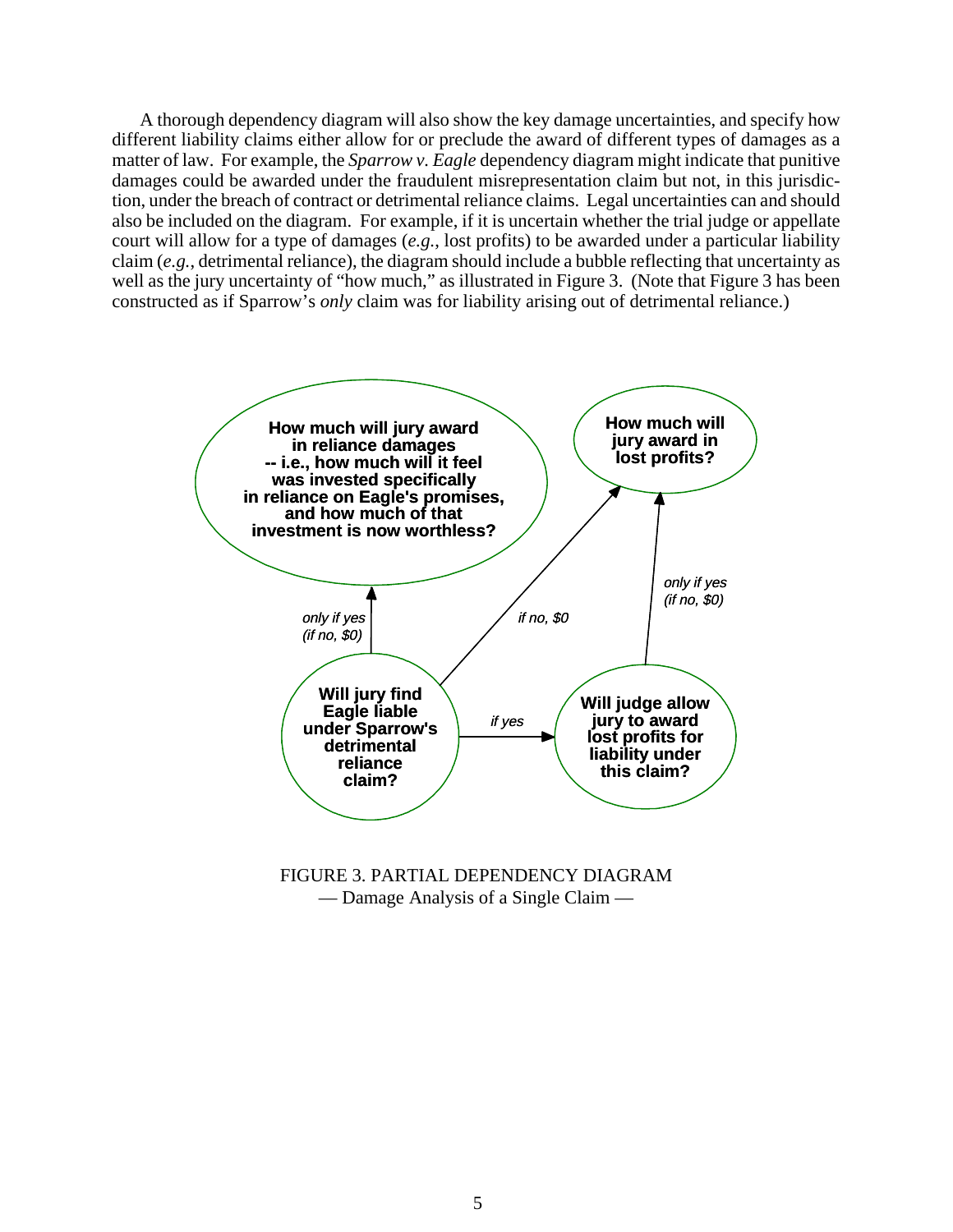Finally, a dependency diagram should capture those evidentiary uncertainties upon which other key issues depend. (Hence the name "dependency" diagram.) For example, if the jury's likelihood of finding liability depends significantly on the judge's ruling with respect to the admissibility of some testimony, or on your ability to locate a particular document or witness, the diagram should so indicate. *See* Figure 4.



FIGURE 4. PARTIAL DEPENDENCY DIAGRAM — Inclusion of an Influencing Uncertainty —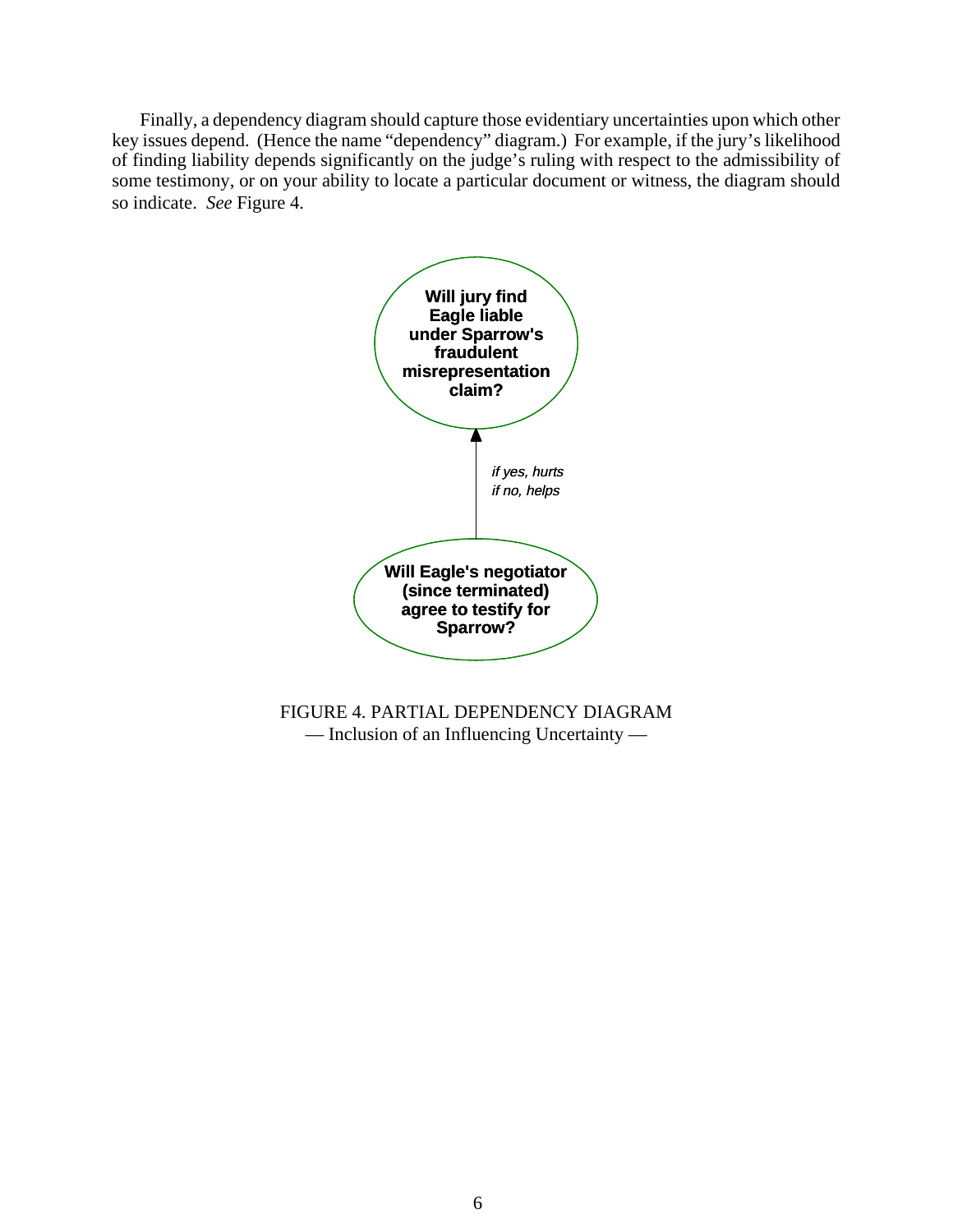#### **§ 12:18 — Decision trees**

When the attorney responsible for the case has captured all of the key uncertainties and their interrelationships in the correct dependency diagram, this information is then converted into a *decision tree* (or in complex cases, a "main" tree and a number of "sub" trees). The decision tree will show all of the possible litigation scenarios implied by the dependency diagram, along with their respective consequences, and thus is a powerful tool in communicating with the business client how the legal and factual uncertainties in a case could play out. In addition, the decision tree provides the framework for combining probabilities and verdict ranges to arrive at the case value, much as an income statement provides the framework for combining various income and expense items to arrive at net profit. *See* Section 12:21, *infra.*

If the dependency diagram is complete — i.e., if all important liability and damage, legal and factual, uncertainties have been included, *and* if the legal reasoning implied by the existence (or non-existence) of specific arrows along with their associated comments is sound — converting it into the correct decision tree does not require any further legal expertise. That has already been fully captured in the dependency diagram. Instead, one merely needs to follow a few rules. These are best understood while comparing the dependency diagram of Figure 3, *supra,* with the decision tree of Figure 5, *infra.*<sup>4</sup>

- *Rule I —* Any uncertainty at the *base* of an arrow must go earlier in the tree than (*i.e.,* to the left of) the uncertainty at the *tip* of that arrow.
- *Rule II* There are as many "branches" for an uncertainty as there are possible ways in which the uncertainty could be resolved. An exception is that range-type issues (*e.g.,* "How much will the jury award for reliance damages?") are usually approximated with three branches representing high, middle, and low values along the potential range.<sup>5</sup>
- *Rule III* An uncertainty (which is indicated in the tree by a circle, or "chance node") must be *appended to all relevant branches* of the prior uncertainty, such that each uncertainty occupies its own "column" in the tree.

<sup>4</sup> Although the decision tree in Figure 5 reflects everything contained in the dependency diagram of Figure 3, because this dependency diagram was only a "partial" one of a far more complex dispute, this decision tree in turn is far simpler than the full tree that would correctly reflect the *entire* problem. That tree would need to capture all of the liability theories (*see* Figure 2, *supra*), including the elements the jury would focus on (*e.g., see* Figure 1, *supra*), all key evidentiary uncertainties (*e.g., see* Figure 4, *supra*), and all related damage issues.

 $<sup>5</sup>$  In truth, the decision tree at this stage of the risk analysis would typically not yet have dollar amounts on the branches</sup> (and thus would not have computed "Totals" at the end of each scenario). Instead, one would see only the words "high," "middle," and "low" on the branches. It is not until the ranges have been carefully assessed (*see infra* § 12:20) that dollar amounts can be placed on the branches and that totals can be calculated. Dollar amounts have been placed prematurely in this tree to make it easier to understand.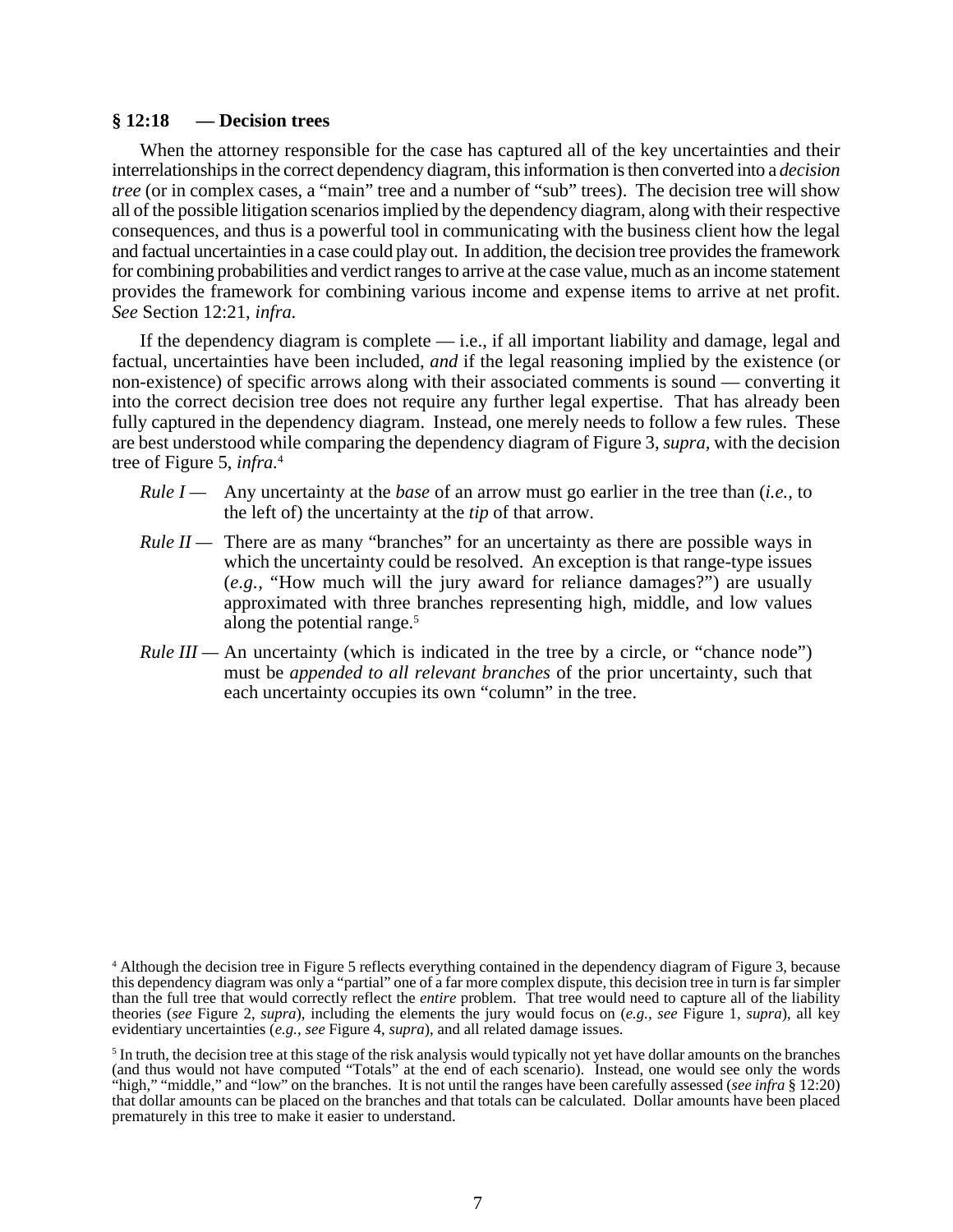

FIGURE 5. DECISION TREE — Corresponding to Issues Shown in Dependency Diagram at Figure 3 —

# **§ 12:19 — Lists of reasons**

In order to assess realistic probabilities and verdict ranges, counsel must first think about all the things that the trier will be thinking about when it decides the case. Thus, the next step in performing a correct risk analysis consists of collecting the information — both pro and con — that is relevant to each of the uncertainties in the decision tree.

Some of this information will be readily available  $-e.g.,$  contract terms, product specs, key client correspondence, interviews with employees, case law, knowledge about the judge, experience with juries in the venue, the skill of opposing counsel, etc. Other information will develop more slowly —  $e.g.,$  from interrogatories and depositions, expert witness studies, community surveys, *etc*.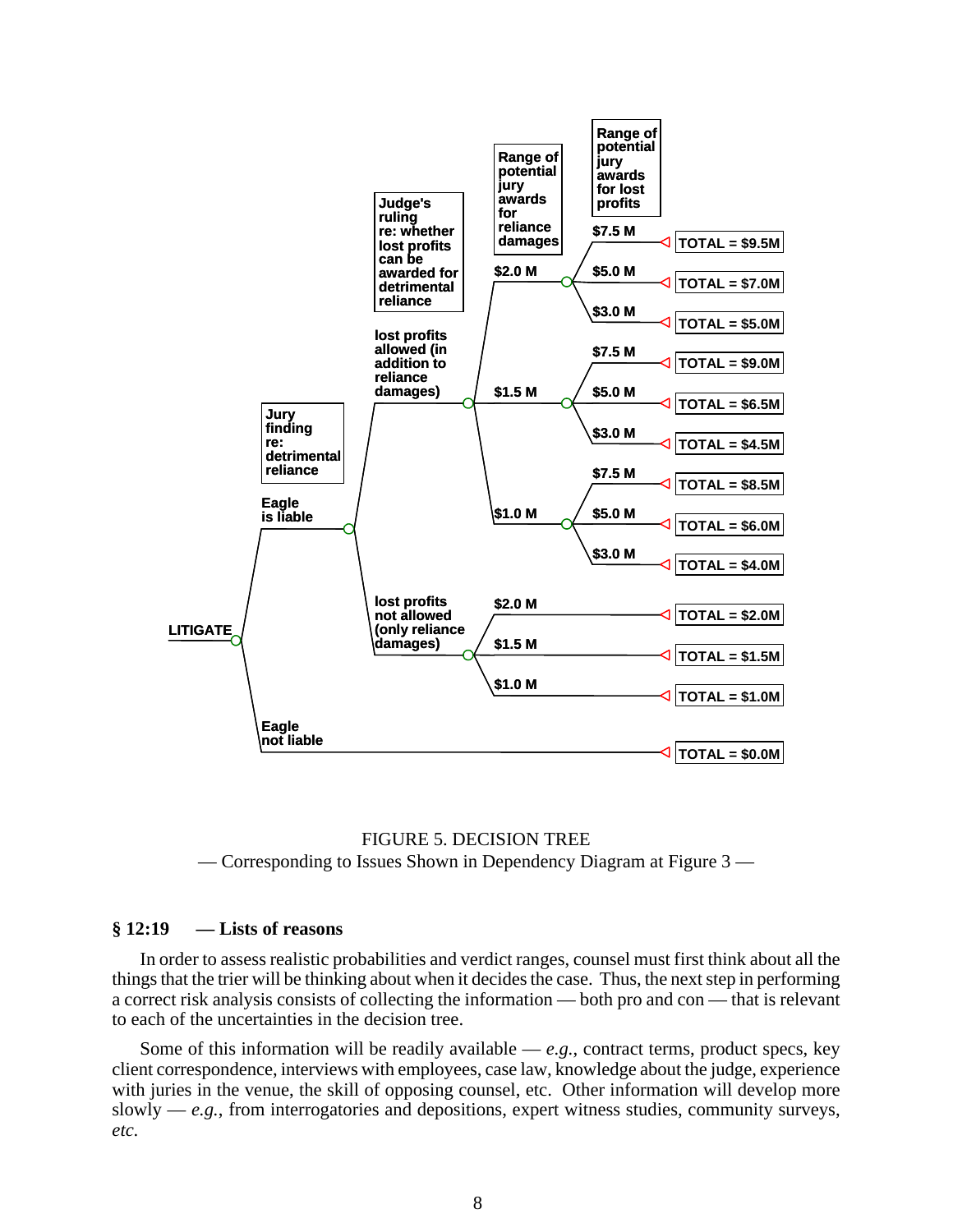Both because an early assessment of risk may be desired, and because the exercise of thinking about how an issue might be won or lost can greatly increase the efficiency and success of one's pretrial activities, counsel is encouraged to develop *lists of reasons* at an early stage of the problem. These lists of reasons should summarize information on hand *as well as* facts that either side might uncover during discovery, evidentiary rulings the judge might make, or information you might be able to develop that would improve your chance of winning. By including the latter types of factors, you will reduce the chance of unpleasant surprises and improve the chance of having winning arguments and evidence to present at trial. As the case progresses, the lists can be easily updated.

One list (with a "pro" side and a "con" side) should be developed for *each* uncertainty captured in your decision tree. A sample list of reasons has been started in Figure 6. Information not yet developed, or uncertainties not yet resolved, are preceded by "IF."

| <b>Reasons Why Jury Finds</b>                                                                                                                                                                                                                                                                                                                                                                                                                                                                                                                                                                                                                                                                                                                                                                                                                                                                                                                                                                                                             | <b>Reasons Why Jury Finds</b>                                                                                                                                                                                                                                                                                                                                                                                                                                                                                                                                                                                                                                                                                                                                                                                                                                                                                                                                                                                                                                                                                                                                                                                                                       |
|-------------------------------------------------------------------------------------------------------------------------------------------------------------------------------------------------------------------------------------------------------------------------------------------------------------------------------------------------------------------------------------------------------------------------------------------------------------------------------------------------------------------------------------------------------------------------------------------------------------------------------------------------------------------------------------------------------------------------------------------------------------------------------------------------------------------------------------------------------------------------------------------------------------------------------------------------------------------------------------------------------------------------------------------|-----------------------------------------------------------------------------------------------------------------------------------------------------------------------------------------------------------------------------------------------------------------------------------------------------------------------------------------------------------------------------------------------------------------------------------------------------------------------------------------------------------------------------------------------------------------------------------------------------------------------------------------------------------------------------------------------------------------------------------------------------------------------------------------------------------------------------------------------------------------------------------------------------------------------------------------------------------------------------------------------------------------------------------------------------------------------------------------------------------------------------------------------------------------------------------------------------------------------------------------------------|
| <b>Eagle FAILED to Use Its Best Efforts</b>                                                                                                                                                                                                                                                                                                                                                                                                                                                                                                                                                                                                                                                                                                                                                                                                                                                                                                                                                                                               | <b>Eagle DID Use Its Best Efforts</b>                                                                                                                                                                                                                                                                                                                                                                                                                                                                                                                                                                                                                                                                                                                                                                                                                                                                                                                                                                                                                                                                                                                                                                                                               |
| • Eagle is such a large company (with annual<br>sales in the billions), yet it only assigned 1<br>person full-time to market the Sparrow<br>product<br>• Eagle's significant witness may be<br>defensive on cross<br>• Eagle was slow to include Sparrow's<br>product in its promotional material<br>• IF any evidence surfaces that Eagle<br>thought installation of Sparrow's product<br>would actually reduce Eagle's sales<br>Jury upset that Eagle did not tell Sparrow<br>that one of Eagle's largest customers was<br>about to install a competing product, so<br>Sparrow could make a sales pitch before<br>customer signed contract<br>• IF judge allows Sparrow to testify about all<br>the "requirements for success" it outlined to<br>Eagle during the negotiations over the<br>agreement, even though these were not<br>incorporated into the final written<br>agreement<br>• IF the judge instructs that "best efforts"<br>language imposes a requirement<br>substantially greater than just "good faith<br>efforts" would | • Eagle had every incentive to try to make<br>Sparrow's product a big success, since<br>Sparrow would help promote Eagle fuel at<br>new locations<br>• Although Eagle is a large company, the<br>division that entered the agreement with<br>Sparrow is about the same size as Sparrow<br>• Although Eagle assigned only 1 person full-<br>time to market the Sparrow product, lots of<br>other employees spent part-time on the<br>project {note to file: need graph showing<br>total # of hours and dollars spent,<br>company-wide, and some way of making<br>these look enormous}<br>• Eagle's promise to use best efforts to<br>implement installation of Sparrow's product<br>did not obligate it to sacrifice its own<br>interests; Eagle was afraid that if it told<br>customer who was about to install<br>competing product to "hold off," customer<br>might drop Eagle as fuel supplier<br>• IF Eagle can get customers to testify on its<br>behalf, both about Eagle's efforts and about<br>the technical and financial reasons they<br>chose not to install the Sparrow product<br>More recent cases in this state equate<br>"best efforts" with "in good faith and in<br>accordance with fair dealing," and not<br>much more than that |

FIGURE 6. PARTIAL LIST OF REASONS — On Issue of "Best Efforts" —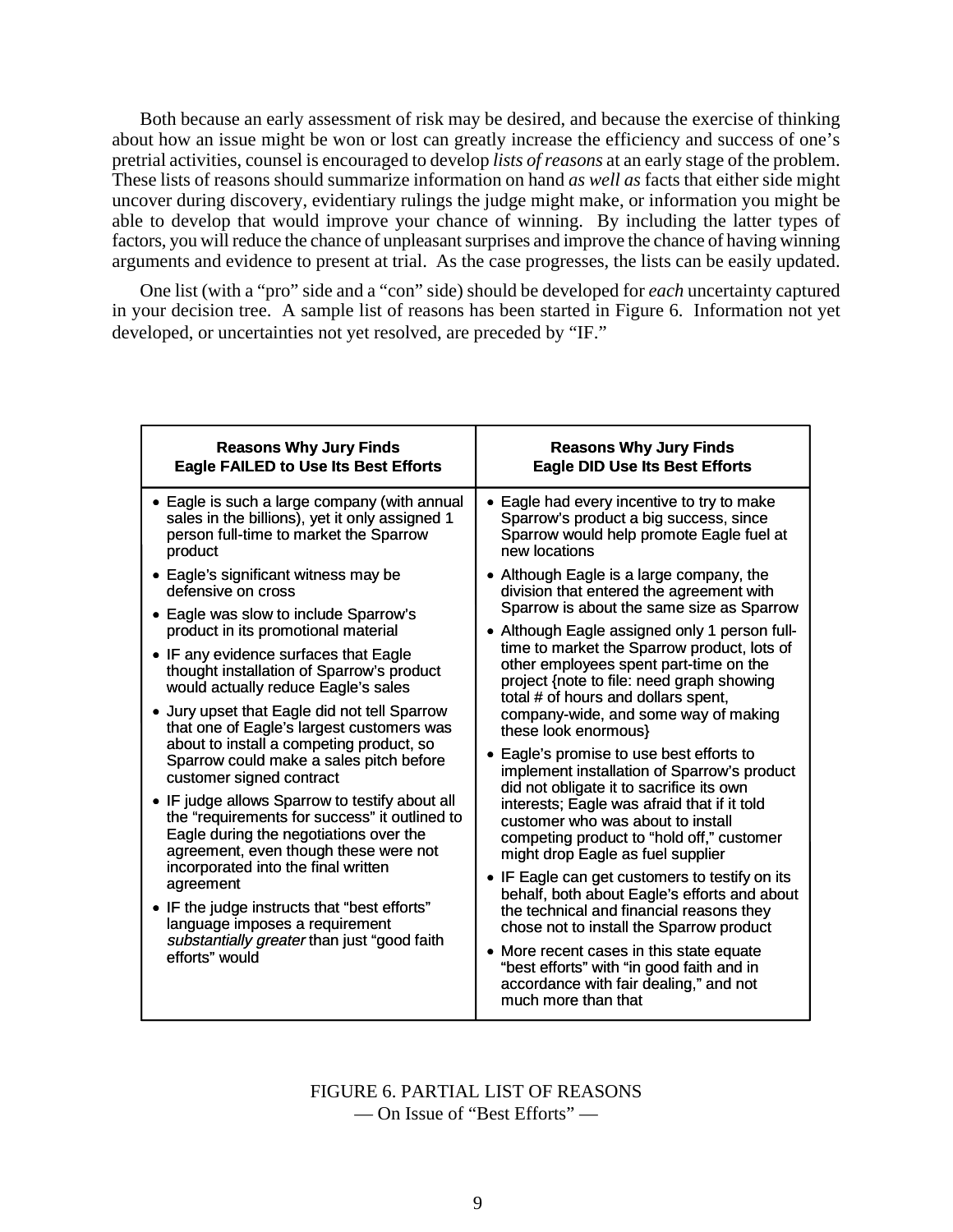## **§ 12:20 — Probability and verdict ranges assessments**

Once all of the lists have been developed (as thoroughly as is possible considering the current stage of the litigation), it is time to assess the probability of success on each issue. There are a few important points to bear in mind.

- *Rule I* Although it is okay to begin your assessment process by thinking that you are "quite likely" to prevail on one issue, or that you have "some chance, but it won't be easy" to win another issue, you will quickly have to convert your opinions into *numerical probabilities* (*i.e.*, percentages). There are two principal reasons for this: (1) the qualitative phrases are much too ambiguous, and (2) there is no good way to combine a "quite likely" on one issue, a "some chance" on another, and so on for all of the uncertainties in a lawsuit.
- *Rule II* The emphasis should be on providing *realistic* assessments: if 100 juries or judges were simultaneously deliberating the same question, how many would actually rule favorably versus unfavorably? It is counter-productive to be intentionally "conservative" or intentionally "aggressive" with one's assessments.
- *Rule III* Issues do not exist in a vacuum. Consider what path the trier has followed to get to the issue you are currently assessing, and make your assessment *conditional* on what the trier has already found.

For all uncertainties where there are only two (or a small number of) clear alternative answers (*e.g.*, witness testifies / witness does not testify, defendant liable / defendant not liable, lost profits allowed / lost profits not allowed), it is a straightforward process to review your list of reasons on an issue and make your best guess of the relative likelihood of getting the favorable rather than the unfavorable result. It is advised however, that when possible you also make use of a *probability wheel* such as shown in Figure 7. Years of the authors' experience have shown that people provide more realistic assessments when they can visualize probability and compare their chance of winning (or losing) an issue to the chance of a spinner landing in the darker region of the wheel.<sup>6</sup>



# FIGURE 7. PROBABILITY WHEEL

<sup>6</sup> The percentage of the dark and light regions is, of course, variable. Once counsel is satisfied that the regions have been appropriately set, the size of each region (in numerical percentages) can be read off the back (if using a paper wheel) or provided by a click of the mouse (if using a software wheel).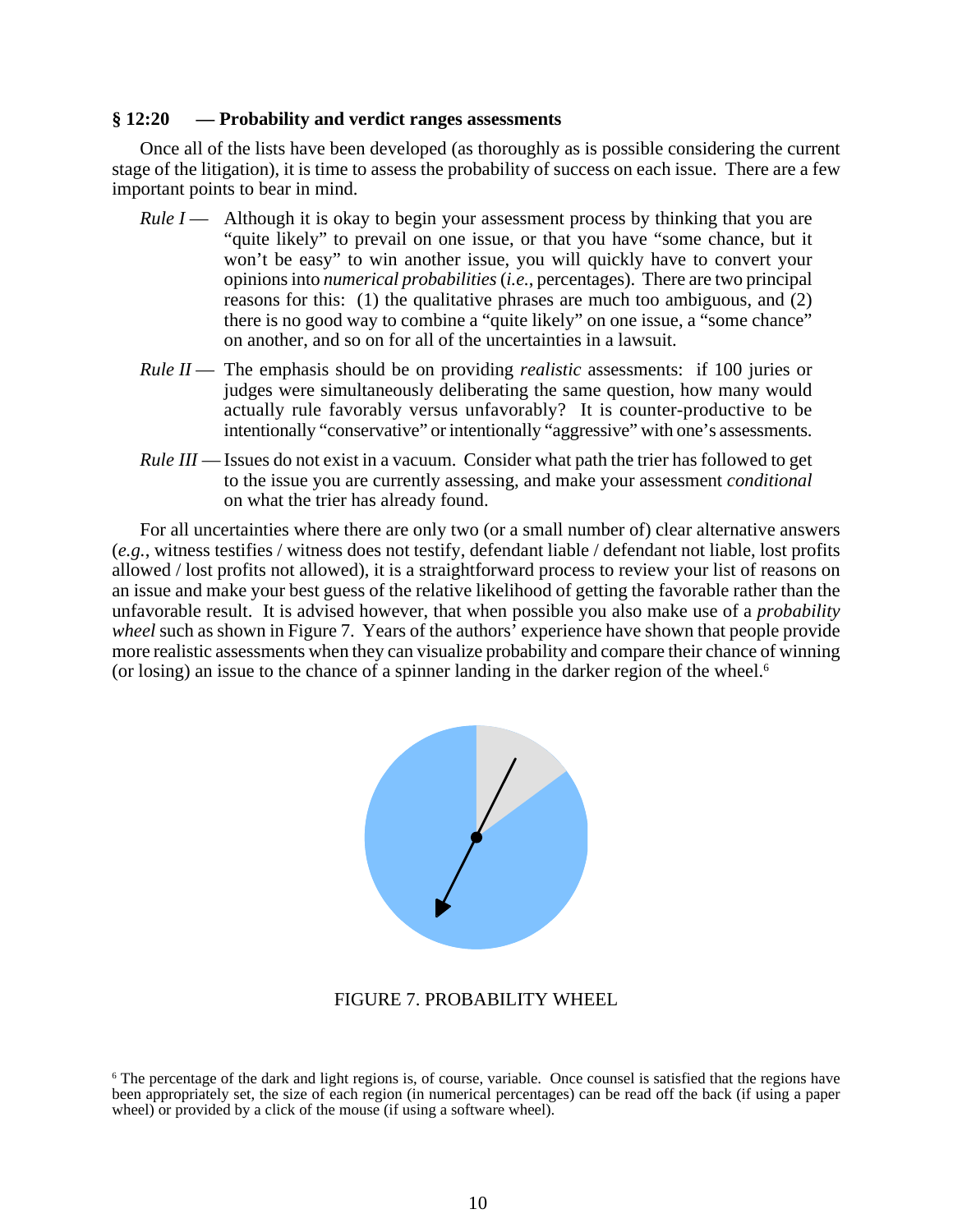For uncertainties where there are an almost unlimited number of possible answers (*e.g.*, the amount of Sparrow's lost profits attributable to Eagle's breach, assuming the jury will be awarding at least some lost profits; or in cases involving comparative fault, the percent share the jury will apportion to a personal injury plaintiff or to a codefendant), some kind of approximation will need to be made. Most frequently, attorneys already think in terms of a "likely verdict range" between some "low" and some "high," plus a "most likely" amount within that range. In these situations, it is natural to think of using a similar three-point approximation when doing a decision tree analysis:<sup>7</sup>

To avoid confusion, it is suggested that the "low" branch be consistently defined as your best guess of the  $10<sup>th</sup>$  percentile of the entire potential range, the "high" branch as your best guess of the 90<sup>th</sup> percentile, and the "middle" branch as your best guess of the 50<sup>th</sup> percentile. The three corresponding dollar amounts can then be dropped onto their respective branches in the tree.<sup>8</sup> Finally, it is reasonable to think of each of these three amounts as being the *average of a band* of potential awards running from somewhat below to somewhat above. Therefore, add a " $\pm$ " sign at the end of each of the three amounts and assign a 25% probability to the low amount, a 50% to the middle amount, and a 25% to the high amount.<sup>9</sup>

Traditionally, probabilities are shown in decimal form (*e.g.*, .25 for 25%), and are placed directly under their respective branches on the tree, as in Figure 8.

<sup>&</sup>lt;sup>7</sup> A different approximation than the one that follows would need to be used if counsel's view of the range were different — for example, if counsel thought that the extreme ends of the range were actually more likely than amounts towards the middle.

<sup>8</sup> If a damage award uncertainty is influenced by some other uncertainty (*e.g.*, the amount of punitive damages may depend on the admissibility or inadmissibility of a sensitive internal memo), you will have to assess *two* high-middlelow ranges for the same issue — a higher one to follow the branch where the influencing uncertainty is resolved in plaintiff's favor ( $e.g.,$  the document is admitted), and a lower one to follow the branch where the influencing uncertainty is resolved in defendant's favor (*e.g.*, the document is excluded).

<sup>9</sup> This suggested approach stems from the fact that the mean of the bottom quartile of a normal distribution is very close to the  $10<sup>th</sup>$  percentile, the mean of the middle 50% is at the 50<sup>th</sup> percentile, and the mean of the top quartile is very close to the 90<sup>th</sup> percentile. Even if you do not think that the range of potential awards in your case exactly describes a normal distribution, the suggested approach will usually be a reasonable approximation so long as you think that as awards move further and further away from your median, they become less and less likely to occur.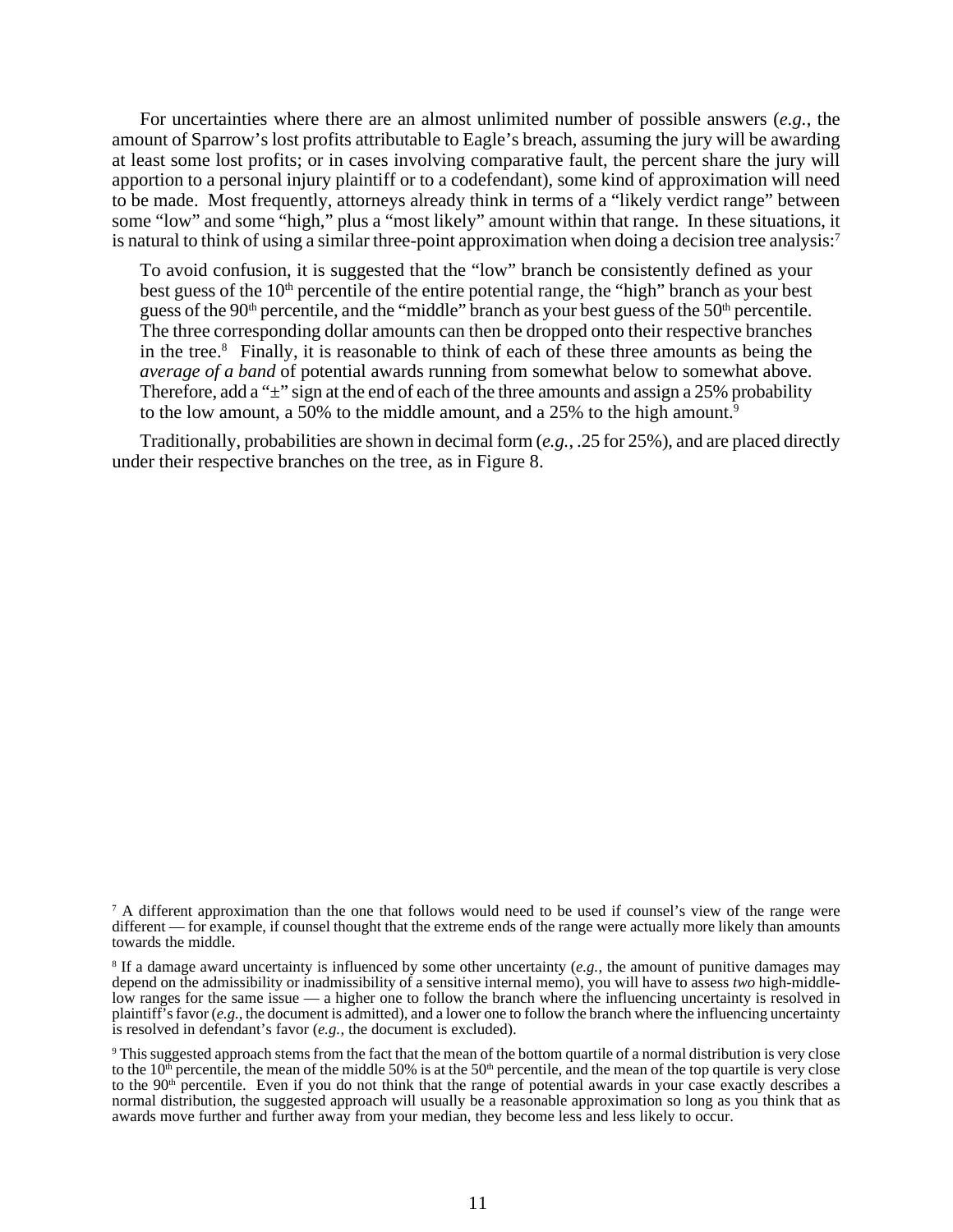

FIGURE 8. DECISION TREE — With Probabilities and Verdict Ranges Assessed —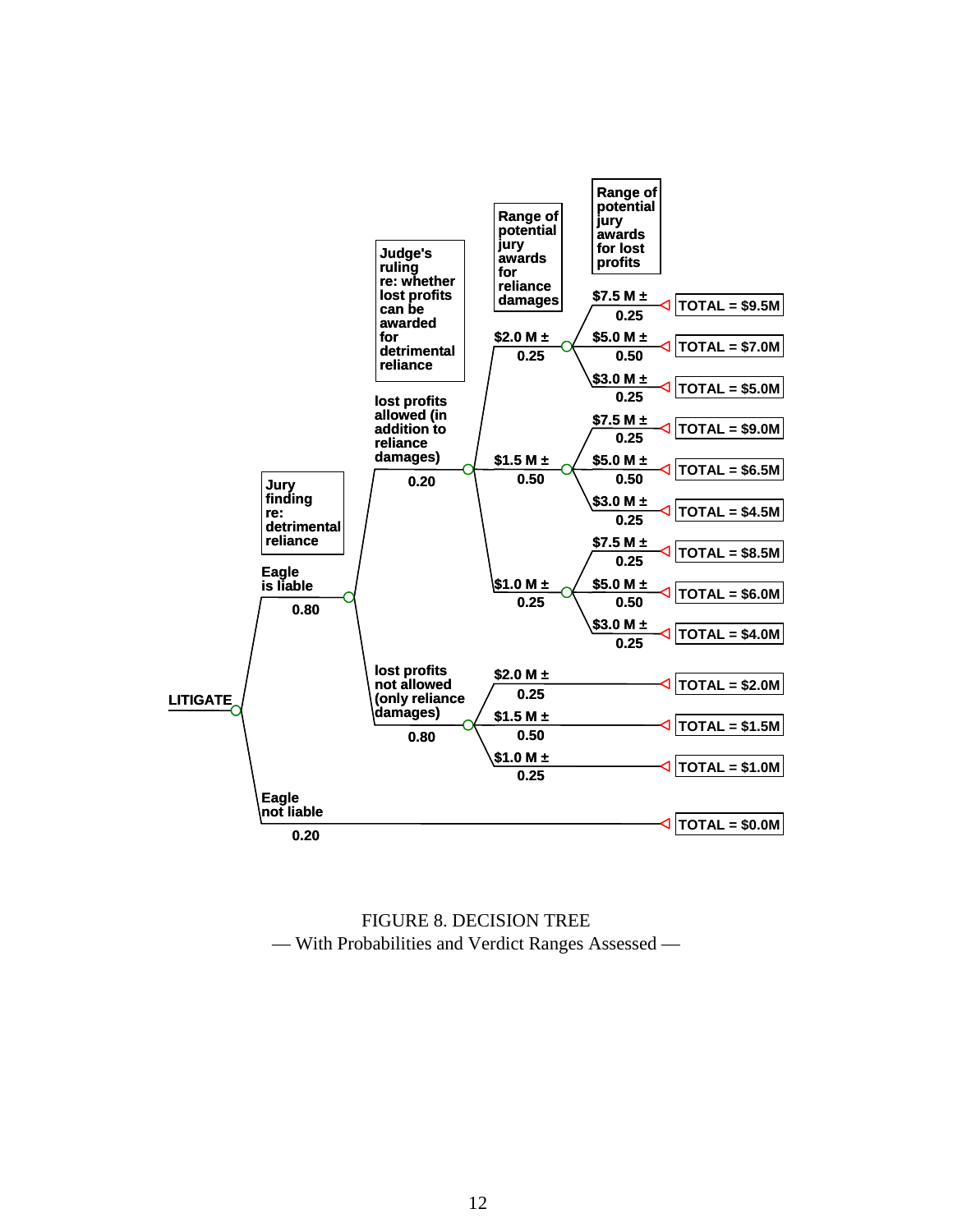## **§ 12:21 — Compound probabilities and the expected value**

The most common measure of the value of an uncertain venture is its *expected value.* This is an average value calculated by weighting each of the possible outcomes by its probability of occurring. To use a simple example, the expected value of a fair coin flip for \$100 if heads or \$0 if tails is \$50. But if the coin is not fair and lands heads 75% of the time, the expected value is \$75 for the bettor who calls heads.

In order to calculate the expected value of the detrimental reliance case represented by Figure 8, *supra*, it is first necessary to calculate the probability of following each scenario of the tree to its conclusion. Only then will we know how much weight to give to each of the possible "TOTAL" awards. The probability of a combination of events is known as a *compound probability* and is determined by multiplying the percentages of all the events. For example, the compound probability that (1) Eagle is liable, and (2) lost profits are not allowed, and (3) the jury awards approximately \$1.0 million for reliance damages (i.e., the next-to-the-bottom scenario of Figure 8) is  $0.80 \times 0.80$  $\times$  0.25 = 0.16. In other words, there is a 16% chance of this scenario occurring based on the three separate opinions of counsel. Figure 9 shows the earlier tree solved for all of its compound probabilities (these are to the right of the TOTAL awards, following " $P =$ ").

Knowing the compound probability of each scenario permits us to calculate the expected value of all the scenarios. This is done by multiplying each of the total awards by its respective compound probability, and summing the results. On the tree in Figure 9, it is shown just to the right of the LITIGATE branch.<sup>10</sup>

 $10$  All of these computations were performed in a fraction of a second using an off-the-shelf decision tree software program called DATA™. This program also generated all of the dependency diagrams, decision trees, and graphs found in earlier and later sections of this Chapter. For more information, including a software manual written especially for attorneys, please call 707/833-1093.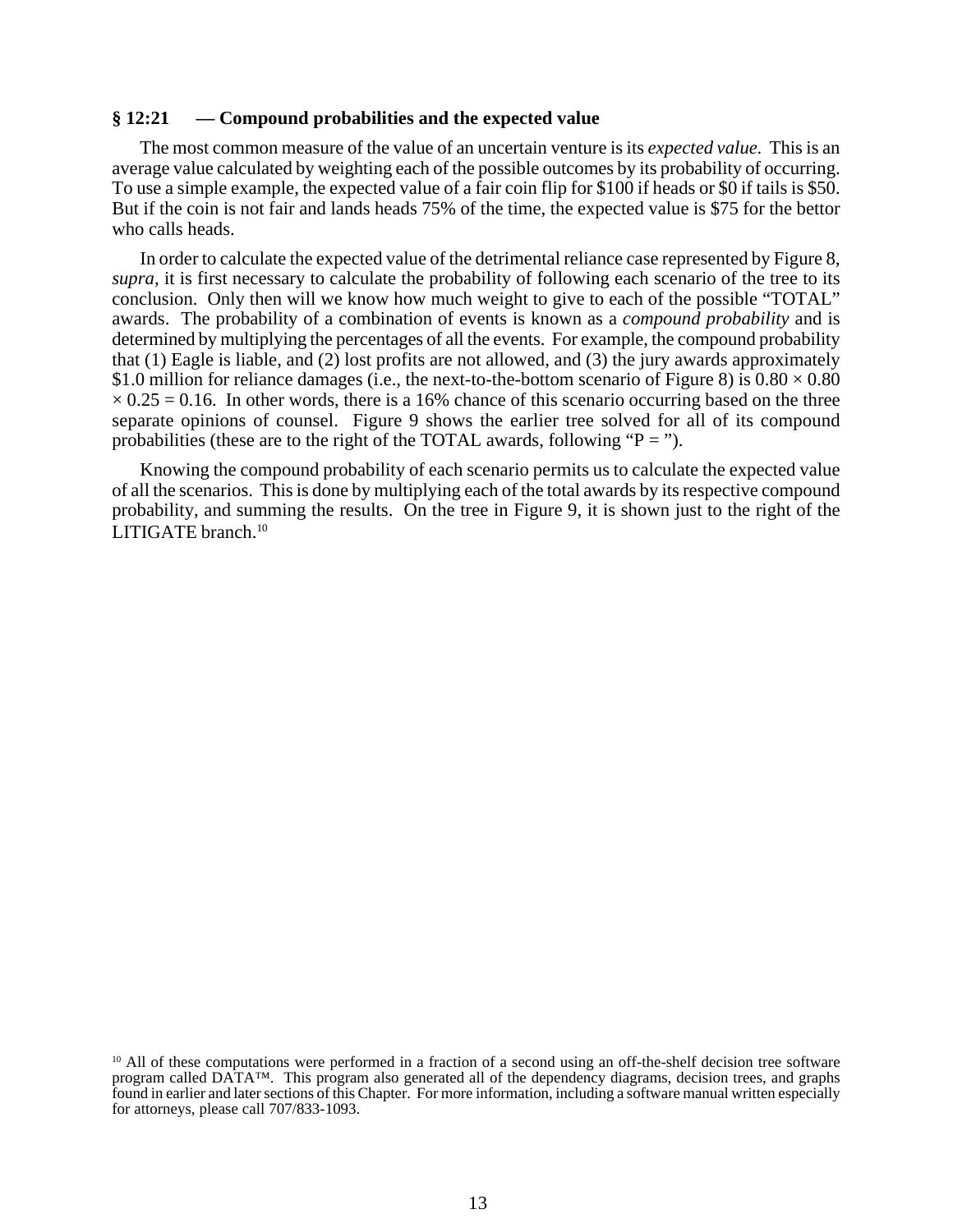

FIGURE 9. SOLVED DECISION TREE — Showing Compound Probabilities and Expected Value —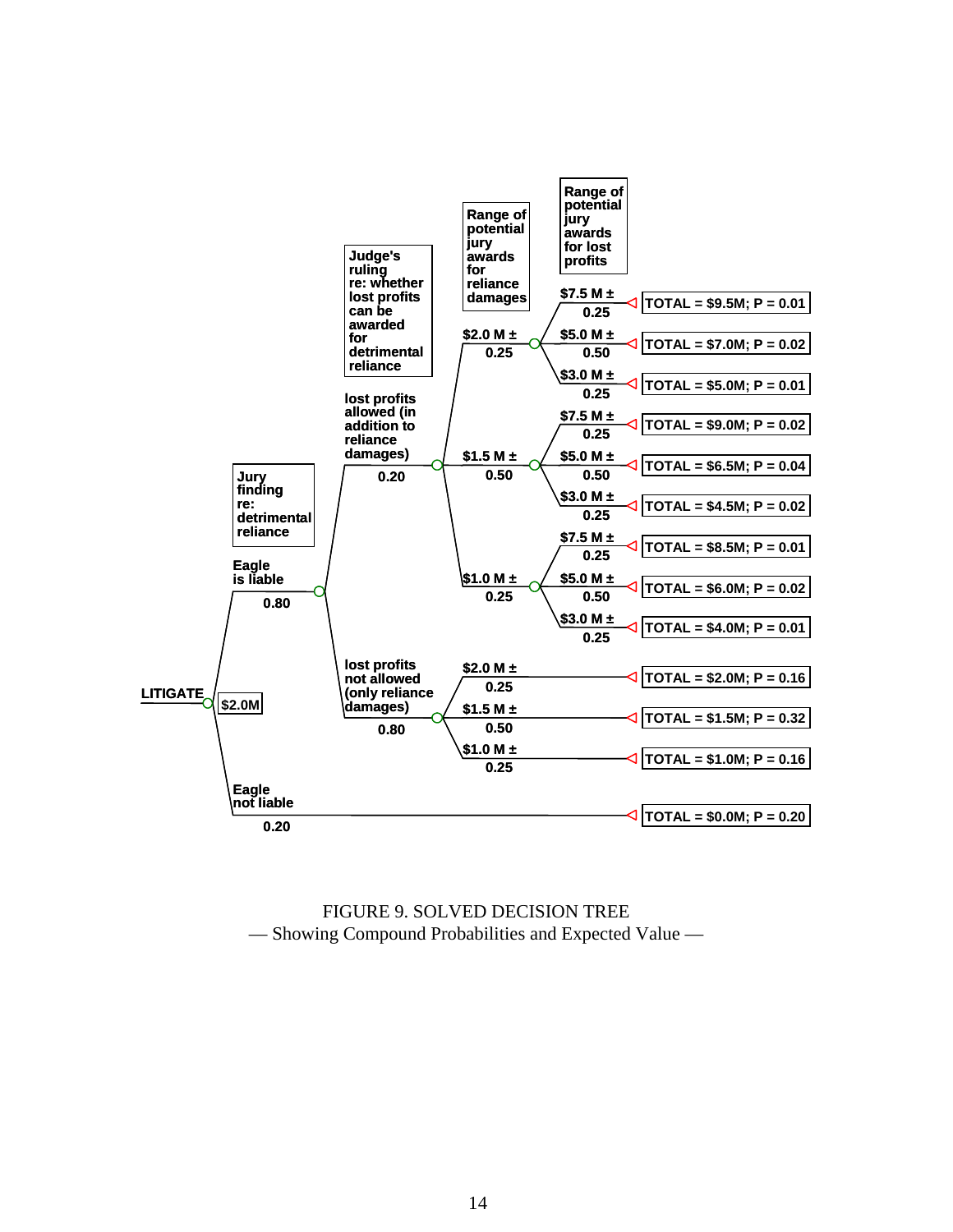How should the expected value be used? If your client can afford to "play the averages" given the range of dollars at risk in the case, the expected value is usually considered to be the most a defendant should pay to settle and the least a plaintiff should accept.<sup>11</sup> This is because it is wellrecognized that making decisions based on the expected value will maximize one's wealth over time.12 This does *not* mean that if Sparrow refuses to settle for less than \$4 million, for example, and Eagle rejects this demand (as excessive in light of the \$2 million expected value) and proceeds through trial, that Eagle will necessarily be hit with a verdict of less than \$4 million (any more than it means that if Eagle's exploration group did a risk analysis of whether to drill for oil in a given location, and the analysis resulted in an expected value of \$100 million, Eagle would be assured of striking at least \$100 million of oil). In any single uncertain venture, one could do better *or* worse than the expected value. However, assuming that Eagle's legal and business advisors can realistically assess uncertainty in their respective fields of expertise, by always selecting the alternative with the best expected value, Eagle will maximize its wealth over its entire portfolio of risky ventures.

# **§12:22 — Potential adjustments to the expected value: Litigation costs**

The expected value can be adjusted to reflect your costs of continuing with litigation — both the external costs of outside counsel and expert witnesses, the internal costs of in-house counsel, and the opportunity costs of management involvement. If the costs themselves are substantial and highly uncertain, they can be the subject of a decision tree analysis, just as the potential verdicts were. Costs would be added to the expected value when you are the defendant, and subtracted from the expected value when you are the plaintiff. Only costs that have yet to be incurred should be counted; those that have already been "sunk" cannot effect the relative value of continuing to litigate versus stopping and settling (unless they are recoverable from the other party as part of a judgment in your favor).

Although it is possible to do so, it is not a requirement that the expected value be adjusted to reflect your costs. Defendants will frequently not want to do so in situations where plaintiff has a very weak case on the merits and there is a significant risk of encouraging a number of additional frivolous — but costly — suits if the case is settled for an amount greater than the expected value *exclusive* of costs. Looking at the broad picture, this can make the most economic sense, even though looking at just the one suit, it might be more profitable to settle than to continue to incur pretrial and trial costs. Where counsel suspects that this might be the case,<sup>13</sup> a risk analysis of this broader problem should be performed, as outlined in Section 12:24, *infra*.

<sup>11</sup> The effect of litigation costs and other factors are discussed in §§12:22–12:24, *infra*.

 $12$  For example, Spurr and Bonini write: "If the decision maker follows the criterion of maximizing expected monetary value in each [situation], he will be better off, on the average, than using any other decision criterion. In this context, maximizing expected value can be thought of as maximizing average payoff over a number of different situations." Spurr, William A. and Bonini, Charles P., Statistical Analysis for Business Decisions 169 (Richard D. Irwin, Inc. 1973).

<sup>13</sup> *See supra* § 12:13.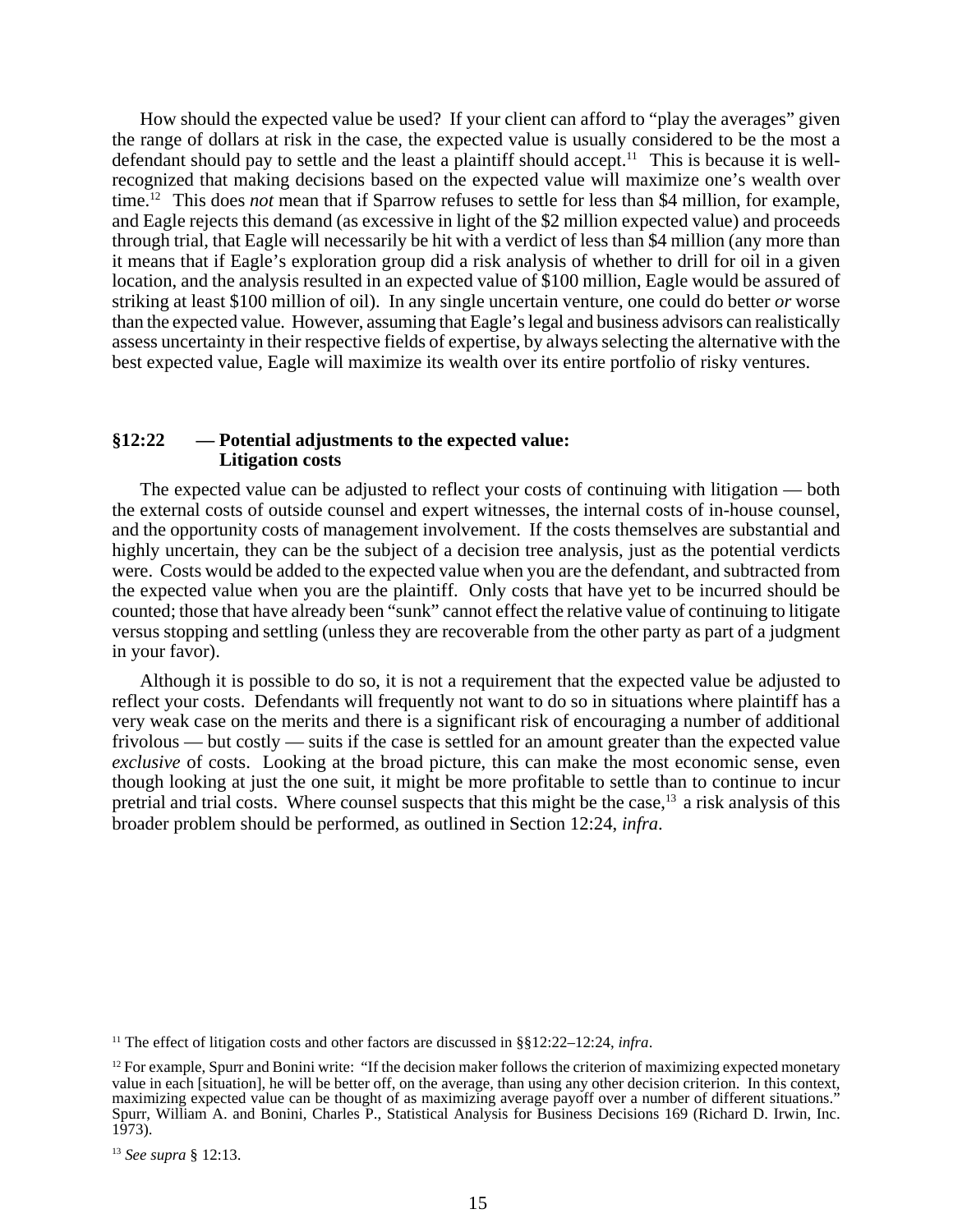# **§12:23 — Potential adjustments to the expected value: Willingness and ability to take risk**

In cases where the dollars at stake represent a significant percentage of a client's net worth, the client might not want to "play the averages" by using the expected value as its decision criterion. Whether or not to make an adjustment because of risk aversion (or risk tolerance) is the *client's* decision — not the attorney's. To facilitate the client's decision making process, it is most helpful to summarize all of the scenarios of the tree in a *probability distribution bar chart,* such as shown in Figure 10.





# **§12:24 — Potential adjustments to the expected value: Impact on other litigation or on other business**

Concerns about the effect of a trial or a settlement on other litigation (existing or potential) or on the client's business and operations can be dealt with either *explicitly* or *implicitly*. An explicit analysis of these concerns would consist of (1) capturing the key uncertainties (such as the number and cost of additional lawsuits, or the impact on market share or production costs) and their dollar consequences in dependency diagrams and then decision trees, (2) brainstorming how each could be resolved favorably or unfavorably on lists of reasons, (3) quantifying them with probabilities or high-middle-low ranges as appropriate, and (4) calculating their expected values.

An implicit analysis of these concerns would entail thinking less formally about whether they are enough to tip the scales from litigation to settlement or vice-versa. For example, if Sparrow insists on \$3 million to settle a case for which you have calculated a litigation expected value of only \$2 million, can you imagine that rejecting the settlement will have an impact on other aspects of Eagle's business of more than \$1 million? If so, the scales would tip from litigation being the better strategy to settlement making more sense overall. Or can you imagine that litigating and losing will have an impact on lost sales (or future lawsuits) of more than \$1.25 million *relative to* the impact of settling for \$3 million?<sup>14</sup> If so, then once again the better choice would be to settle.

<sup>&</sup>lt;sup>14</sup> Because the chance of Eagle losing the detrimental reliance case to Sparrow is 80%, the relative impact of losing compared to settling would have to exceed \$1.25 million — not just \$1.0 million — to make the total expected value of litigating greater than the \$3 million settlement demand: \$2 million expected value of litigation +  $(80\% \times $1.25$ million) expected value of relative impact if lose  $= $3$  million.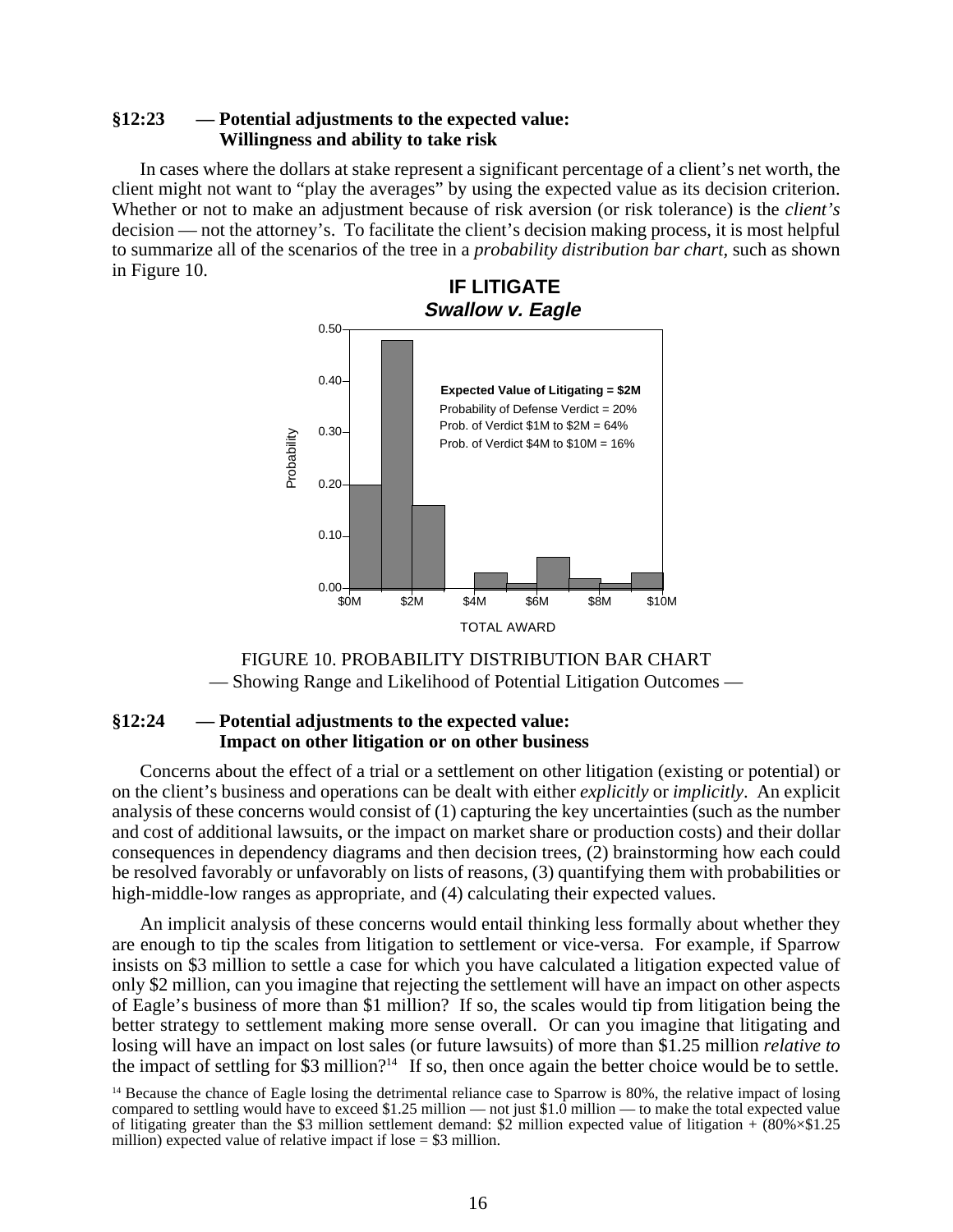#### **§ 12:25 — Cost-benefit analysis using sensitivity analyses**

Not only can decision tree analysis be used to make "big picture" decisions such as do we litigate or do we settle, it can also be used to make a myriad of tactical decisions that lawyers constantly face. Consider two examples. *Question 1:* Is it worth spending an additional \$200,000 in discovery to try to reduce the chance of being held liable from 80% to 60%? *Question 2:* Are you better off trying to improve by 10 percentage points the chance of getting a defense verdict *or* the chance of having the judge rule that plaintiff is only entitled to its reliance damages and not its lost profits?

These kinds of cost-benefit decisions are easily made with the help of *sensitivity analyses.* The graphs in Figure 11 show how the expected value of litigating changes with changes in the probabilities of Eagle being found liable (top graph) and the judge ruling that lost profits can be awarded in addition to reliance damages (bottom graph). As regards Question 1, the top graph shows that every 10 percentage point change in probability changes the expected value of litigating by \$250,000, since the value swings from  $\overline{50}$  at 0% to \$2.5 million at 100%.<sup>15</sup> Thus, a 20 percentage point improvement (from 80% chance of losing to 60%) would be worth \$500,000,<sup>16</sup> and a decision to spend an additional \$200,000 on discovery would be cost-justified so long as you thought you had *at least* a 40% chance of being able to improve your chance of winning by these 20 percentage points.17

As regards Question 2, the bottom graph shows that every 10 percentage point change in that probability changes the expected value by over \$400,000 (since the value swings from somewhat more than \$1 million at 0% to in excess of \$5 million at 100%). Therefore, the more cost-effective use of counsel's time (and the client's money) would be to improve the probability on the lost profits legal issue.

An additional use of these sensitivity analysis graphs is to give counsel more confidence in making its "litigate or settle?" decisions. Let's say you are very sure that Sparrow won't reduce its settlement demand below \$3 million, but you are not so sure about how realistically you have assessed your chance of being found liable. Perhaps the deck is stacked even more seriously against you than the 80/20 probability you assessed. The top graph shows that \$3 million is too much to pay in settlement *even if the chance of liability being found were 100%.* In contrast, however, if you are uncomfortable about the 20% probability assessed on the judge permitting the jury to award lost profits, you might well want to do more research on that issue: if a more realistic probability would be 45% or higher (as indicated by the dotted line), the expected value of litigating would jump above \$3 million, making settlement the better option.

<sup>&</sup>lt;sup>15</sup> In other words, if the probability under the branch "Eagle is liable" in Figure 9, *supra*, were changed from 0.80 to 0.00, the expected value would fall to \$0 (since a defense verdict was now a certainty). Similarly, if this probability were increased from 0.80 to 1.00, the expected value — based on the revised compound probabilities of each of the scenarios and the resulting probability-weighted average — would be \$2.5 million.

 $16\ 20\% \times $2.5$  million = \$500,000.

<sup>&</sup>lt;sup>17</sup> This is true because  $40\% \times $500,000$  improvement = \$200,000. Note that the decision to spend \$200,000 would also be cost-justified if you thought you had at least an 80% chance of at least a 10 percentage point improvement (because  $80\% \times \$250,000$  improvement = \$200,000).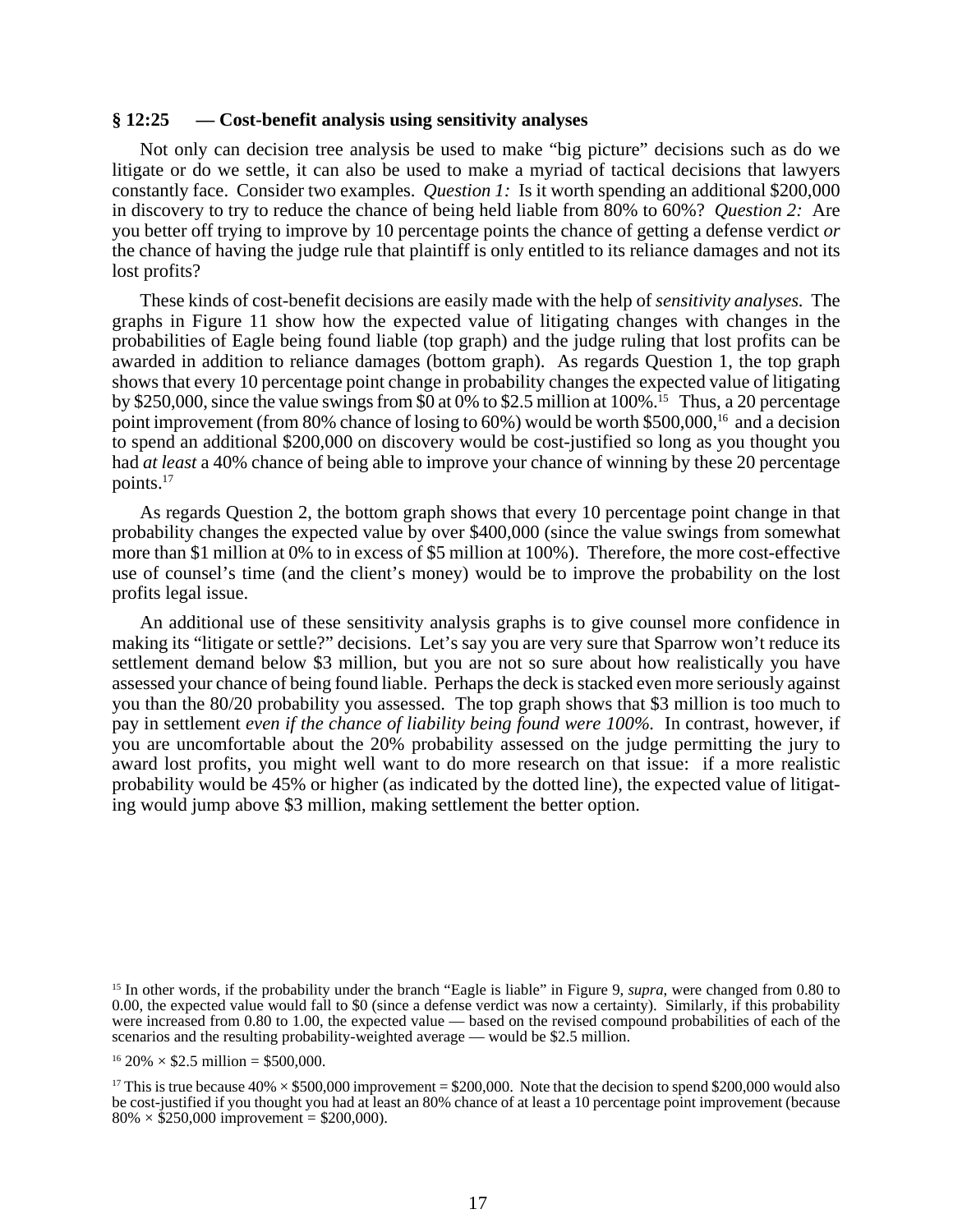

FIGURE 11. TWO SENSITIVITY ANALYSIS GRAPHS — Showing Impact on Expected Value of Changing Probabilities —